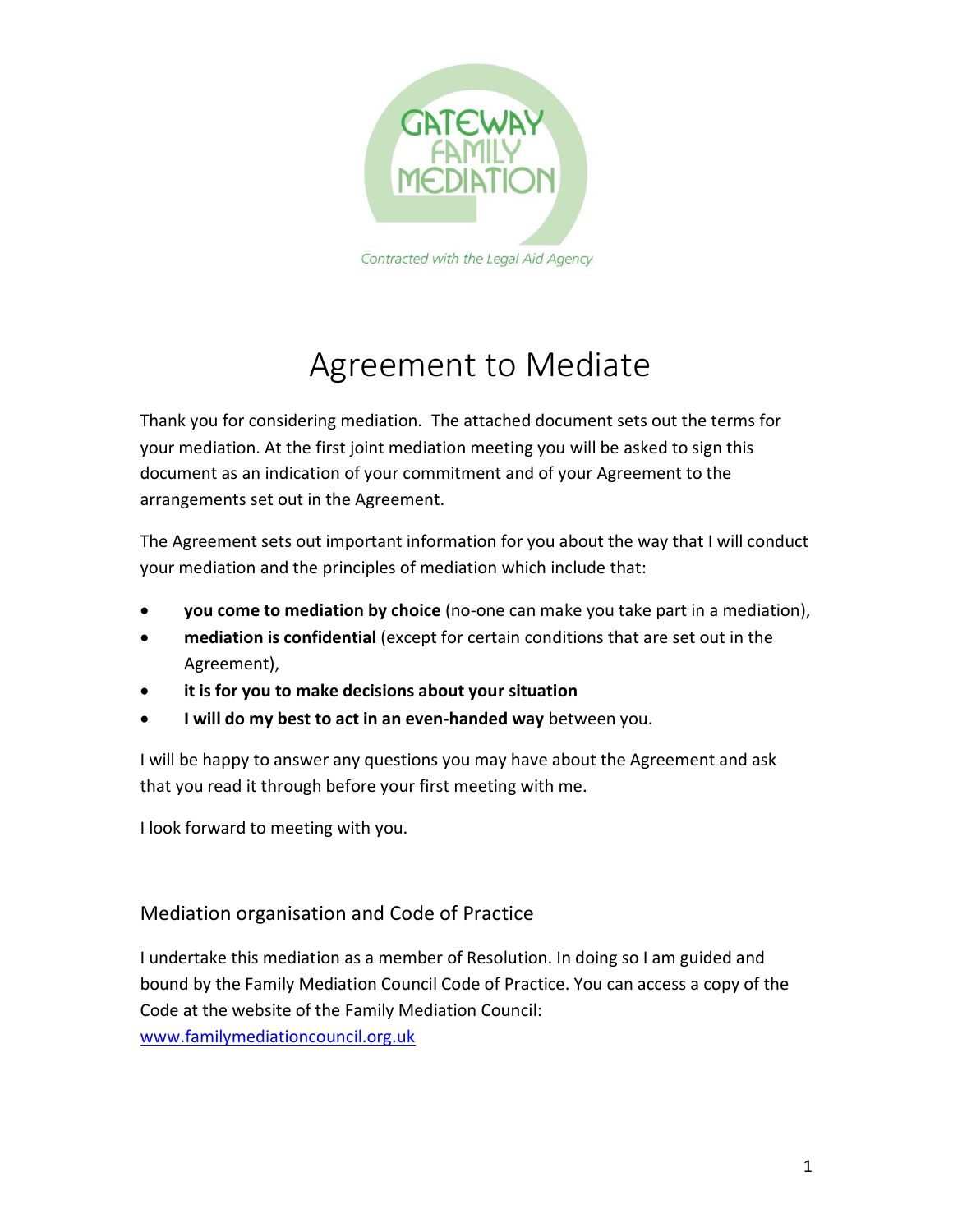### How I work and will conduct your mediation

- **1. My role is to assist you both** to consider the ways of resolving any issues that you may have for making future arrangements for yourselves and any children. I will help you both to explore the options you may have, with a view to your reaching an outcome that you both consider will work for you all. That might not be the same as a solution arrived at by a court. I will tell you if I think that your proposals might fall outside of what a court might approve or order and can give you information about what courses of action are open to you to seek individual advice.
- **2. The choices and decisions are yours.** I will not tell you what you should do or comment about what your individual 'best interests' are or might be. It is possible and often very helpful for you to have advice from a (or your own) solicitor during the course of your mediation so that you are able to make informed decisions and so that each of your solicitors (if you have them) is aware of how the mediation is progressing. I will help you to consider when legal advice would be helpful. Sometimes, it may be helpful for your solicitors to be present for some or all of the mediation meetings (see also 16).
- **3. When working as a mediator, I will provide you with legal and other information**, on an even-handed and general basis to assist you both in working towards your own decisions and particularly to assist you in how the general principles of the law may affect anything you are planning or proposing to do as a result of your discussions together, including how the courts consider what would be within a reasonable range for any outcome/settlement. This is different from providing legal advice (or representation), which I cannot provide to you and I will talk with each and both of you about when it would or might be helpful to have legal (or other) advice to help you.
- **4. Mediation is a voluntary choice** and it is important that each of you enters the mediation process able to discuss matters freely and without risk of threat or harm. Please let me know me if there are any concerns for you about your ability to discuss matters in front of the other person.

**Where requested, I can conduct a mediation as a shuttle mediation.** If you are mediating in separate rooms, I am not able to hold confidences between you and I can share anything that either of you say with the other. You are also aware that as meetings are limited by time and the nature of shuttle mediations, it is possible that not everything you say to me is in fact shared. I aim to summarise the discussion between you to assist you both in moving forward.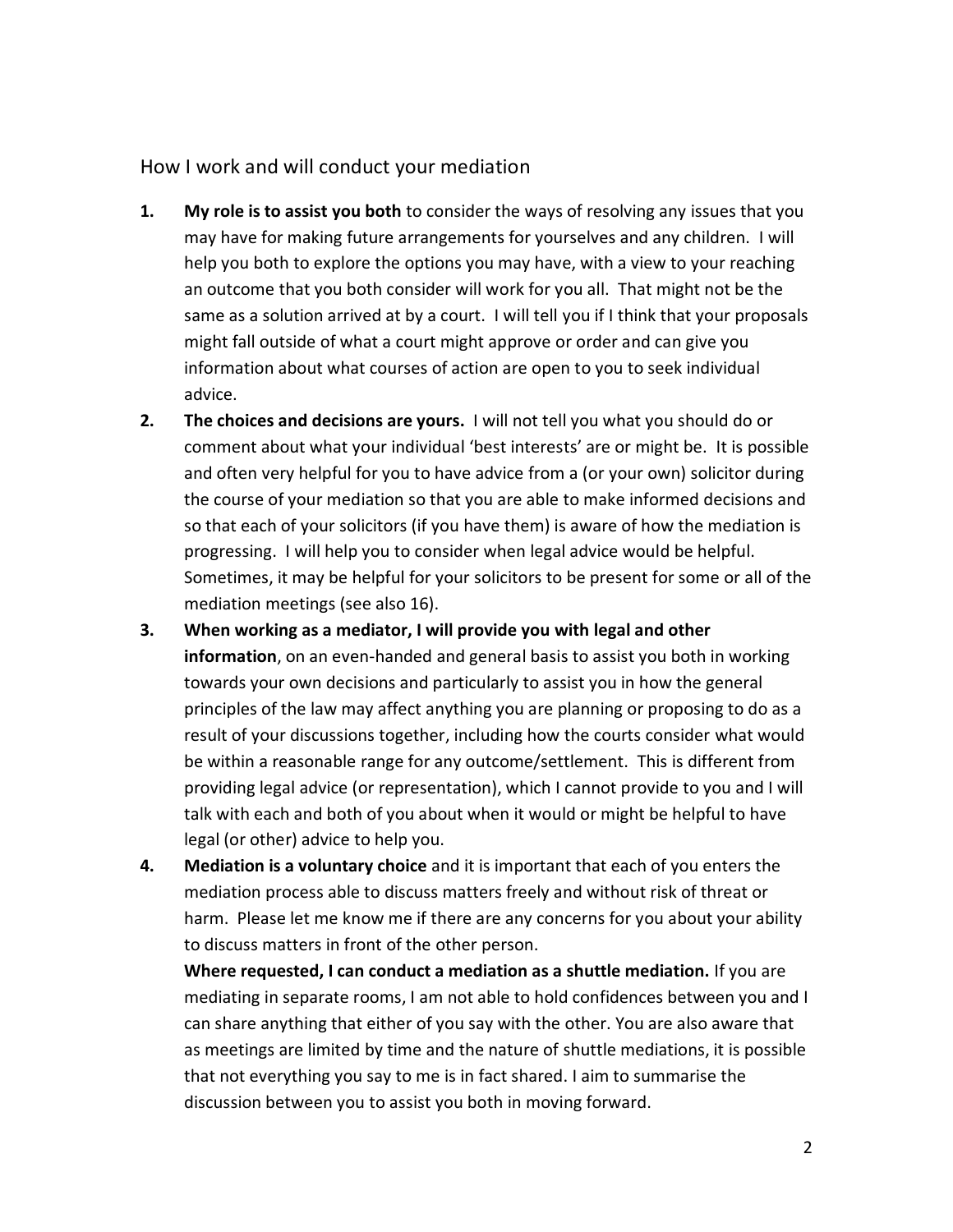# Conflict of interests

**5.** It is very important that I ensure that I do not have any prior knowledge of either of you or your situation through a previous professional involvement of any kind. This is to ensure that you can be confident that I am working independently and impartially. If there is any other conflict, potential conflict or perceived conflict of interest or a conflict emerges, I will not continue to act as mediator and will discuss with you what your alternative or next steps might be.

## Confidentiality and privilege

- **6.** I will treat all matters in the mediation as confidential, except as otherwise agreed, and subject to the terms of this Agreement, (in particular Paragraphs 11 and 12).
- **7.** Information provided by either of you will be shared in the mediation. However, if you wish to keep an address or contact details confidential you may do so – please let me know if this is the case.
- **8.** It is important to know that all your financial information is provided on an "open" basis, which means that it can be used in court. This may be in support of a consent application made by either of you or in contested proceedings. Completing your financial disclosure will assist you and your individual legal adviser and will avoid information having to be provided twice over. The information can be 'portable' for you and you will be able to use it with your solicitor, independent financial adviser or any other professional who you may choose to assist you with your finances. This is important as your individual legal or financial adviser will need to see your disclosed finances before they can advise you on any proposals you have reached or are considering.
- **9.** Conversations, any communication and information about possible options, proposals and the terms of any financial settlement are on a "without prejudice" basis, which means they cannot be referred to in court (except by order of the court or where the law imposes an over-riding obligation of disclosure on a mediator). Also, an 'evidential privilege' will ordinarily apply for all attempts to resolve issues in the mediation.

This allows you both to be able to share ideas and proposals that you may have thought about as possible options for resolving things without having to be concerned that that information might latterly be used against you in any way. It also means that it is only if both of you agree to waive that privilege that you might do so and allow a court to know any details of your possible options, proposals and terms of financial settlement discussed in the mediation.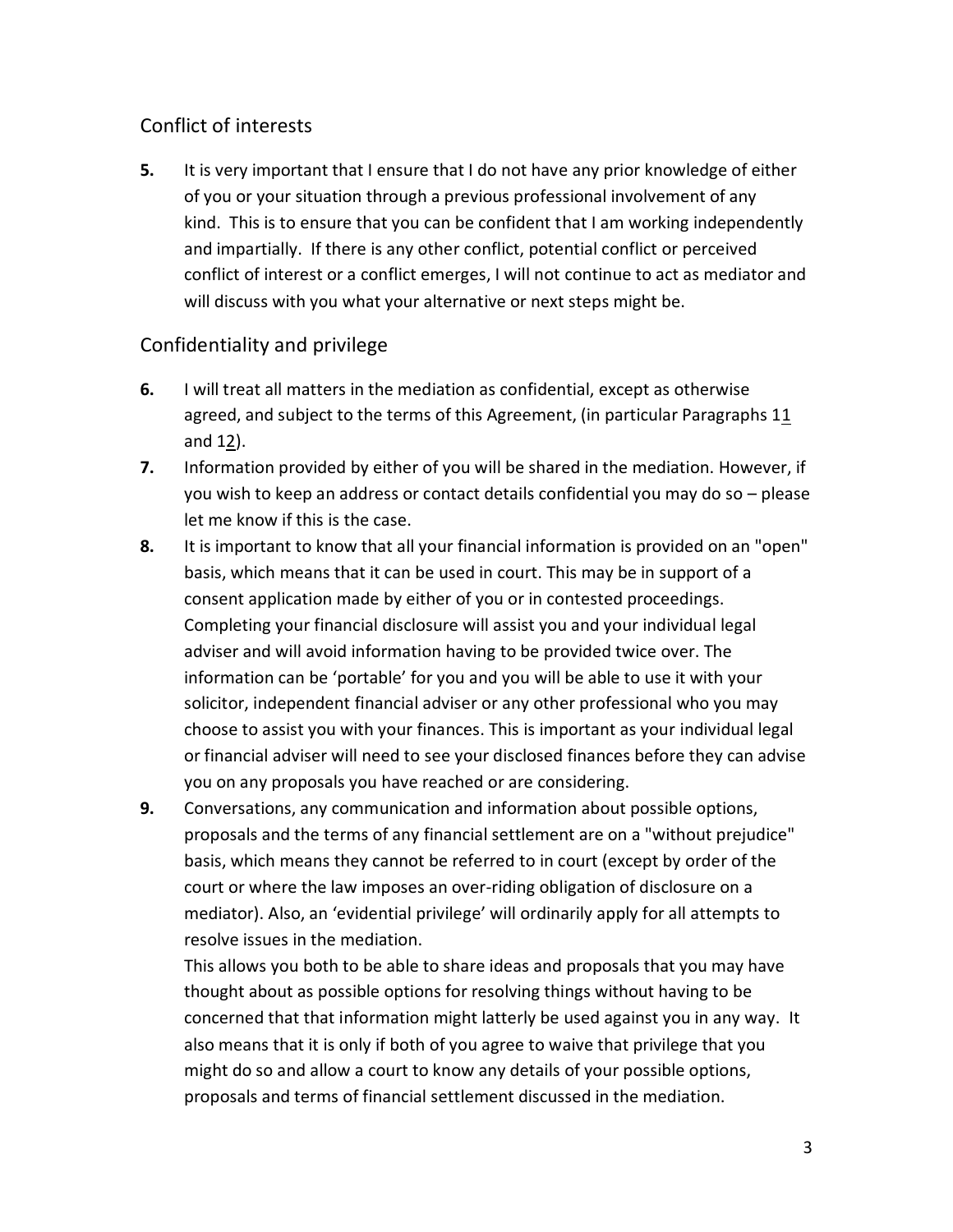However, the actual discussions in mediation remain confidential between us and I ask that you both agree not to call me (and/or any co-mediator) to give evidence in court, or ask to have any of my notes brought into evidence (excepting as above, where there may be an order of the Court or where the law imposes an over-riding obligation of disclosure on a mediator).

- **10.** If you choose to have advice or support from other professionals either as part of your mediation or alongside it, I can discuss with you how and if any information might be shared between us. I will not contact other professional/s working with you without having your joint Agreement first.
- **11.** These arrangements for confidentiality and privilege **will not apply** if it appears that a child or other person is suffering or likely to suffer significant or serious harm. In this event, I would normally, as far as practicable and appropriate, discuss with you what will happen before taking any action to contact an appropriate agency or authority. I have a responsibility to do so under the FMC Code of Practice and in order to ensure the safety and protection from harm of children and vulnerable adults.
- **12.** Generally, I am required to have regard to and comply with relevant law/s and regulations that relate to any obligation to make a disclosure to the relevant authority/ies. Therefore, arrangements for confidentiality and privilege **will also not apply** if information is shared with me about any intention to commit an unlawful or criminal act or where I suspect that I may be required to make disclosure to the appropriate authority under the Proceeds of Crime Act.

#### Financial and other information

- **13.** Where and when appropriate, you both agree to provide complete and accurate disclosure of all your financial circumstances, with supporting documents where necessary. I will try to help you to identify what information and documents will help you to be clear about your financial situation, and to consider how best these may be obtained.
- **14.** I do not check or confirm the completeness and accuracy of the information you provide but I can help you to consider the ways in which you may do so. I will ask you to sign and date a statement in an Open Financial Statement confirming that you have made a full disclosure. It is important for you to know that you each have a duty to make full and accurate disclosure of your finances if you are going to be able to make decisions that can be endorsed by the court by way of a Consent Order. It is important that you know that if it should emerge later that full disclosure has not been made, any decisions or Agreements flowing from the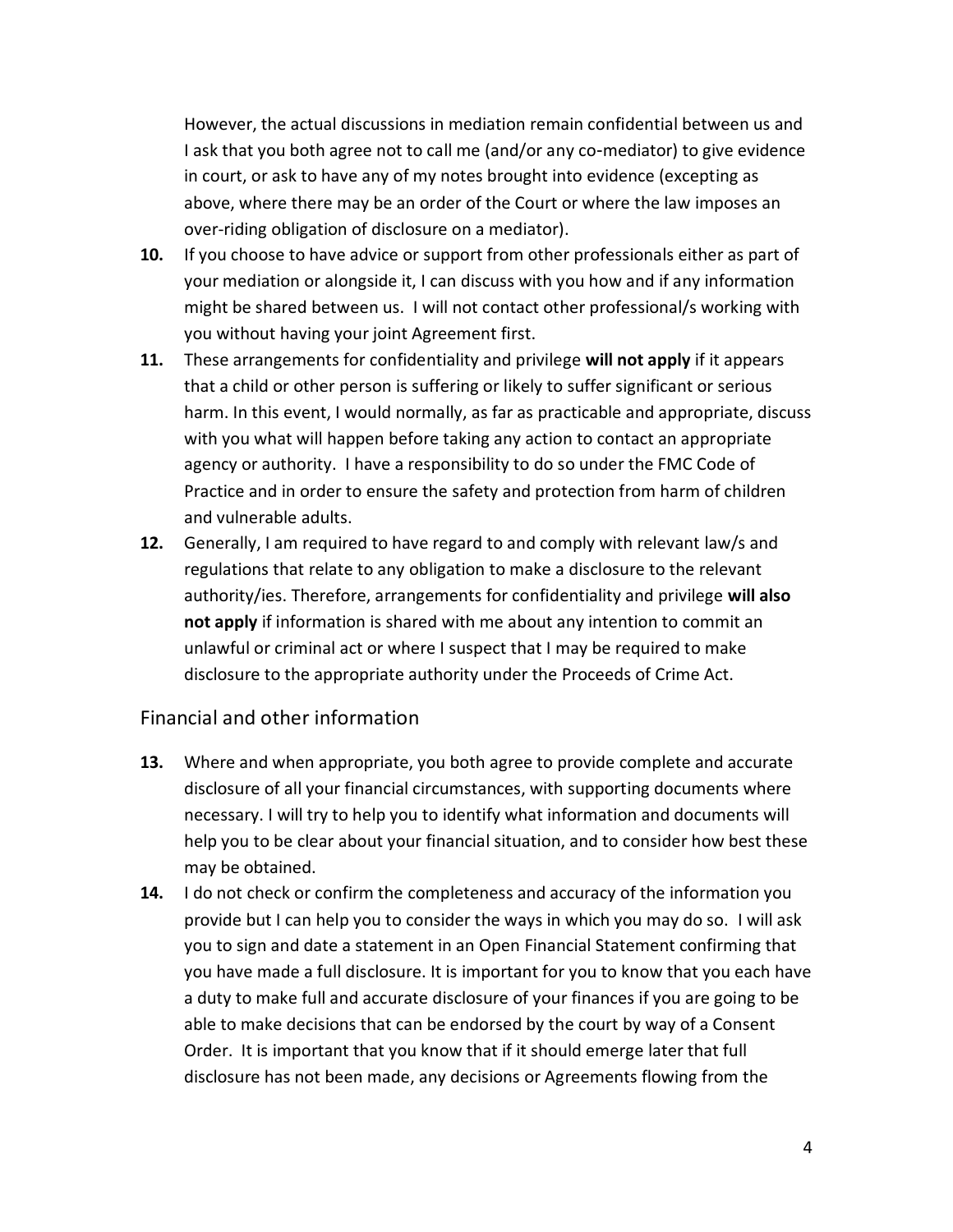proposals reached in mediation could in some cases be set aside and the issues re-opened.

# Professional advice and outcomes

- **15.** Any significant decisions arrived at in mediation (including any proposals you make together) will not usually be turned into a binding Agreement (usually a Consent Order) until you have each had the opportunity to seek advice on them from your solicitors which I will encourage you to do. If during the course of the mediation it would be helpful for me to draw up an Interim Summary or Outcome Statement on a 'without prejudice' and confidential basis to record interim decisions on minor matters or options/proposals discussed, I will do so. Such a document would be privileged and could not be produced in evidence to a court (excepting as stated in 9. above, should the court order and/or the law impose an over-riding obligation of disclosure).
- **16.** Usually, mediation takes place without your solicitors attending. However, they may by Agreement with them and between you both and me, participate in the mediation process in any useful and appropriate way.
- **17.** I will also assist you to consider whether it would be helpful to have assistance from other professionals such as accountants, financial advisers, expert valuers or others, or from family consultants, counsellors or therapists either in or alongside the mediation process.

## Summaries and recording of your outcome proposals

- **18.1** If you are discussing future financial arrangements between you as part of your mediation, during the course of the mediation and once financial disclosure is complete I will ordinarily draw up:-
	- **An Open Financial Statement/Summary** of your financial circumstances which will be on the record (and could be used in evidence in a court if need be).
- **18.2** At the end of the mediation (or earlier if appropriate), I will also draw up:
	- A privileged summary called a **Memorandum of Understanding** of your proposals discussed and decided in the mediation, outlining the context in which those proposals have been reached. This is a 'without prejudice' document.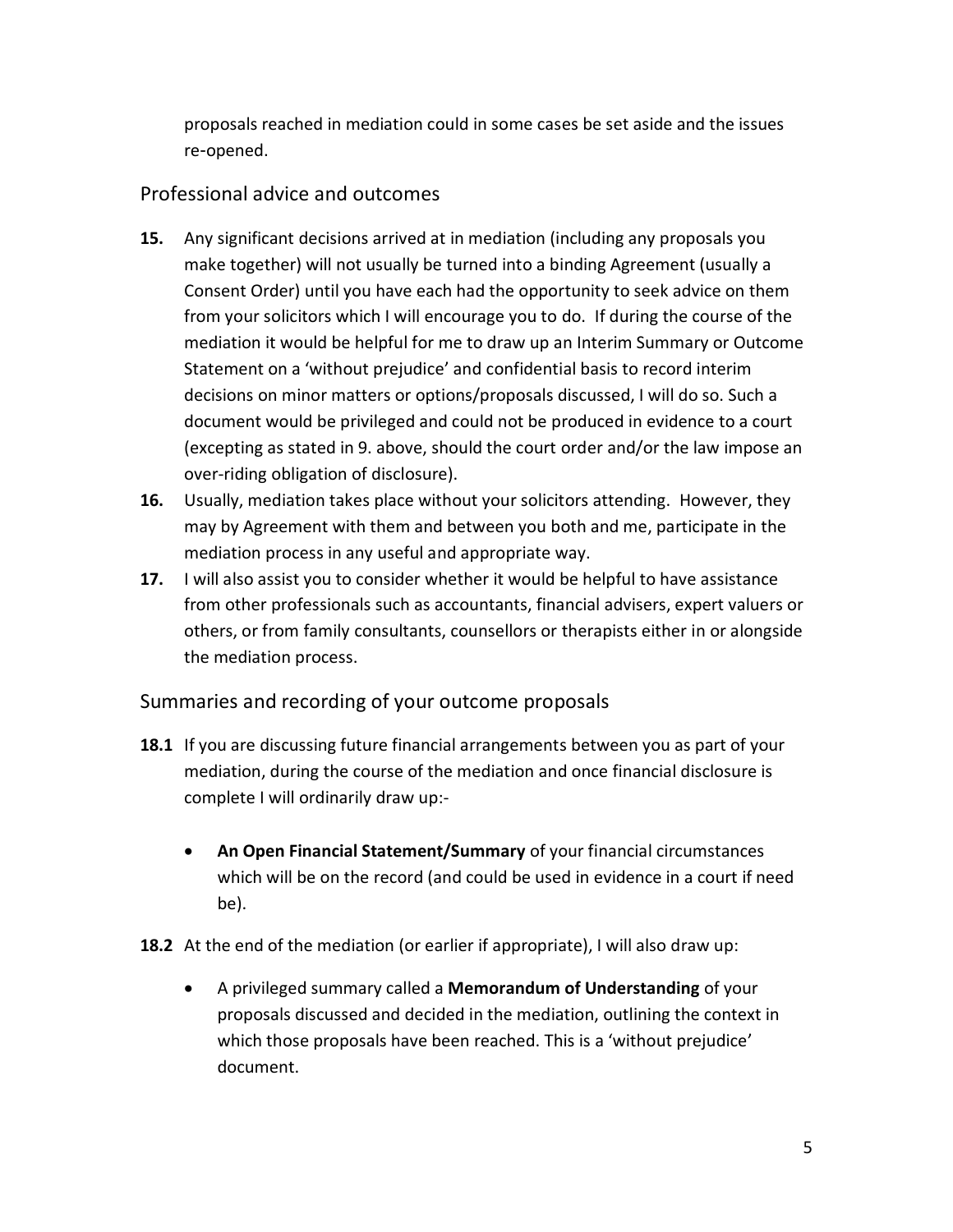These documents are generally provided to enable you both to obtain separate and independent legal and/or other advice before entering into a legally binding Agreement. It is important to have independent advice to assess how your joint proposals may affect your own individual position.

**19.** Your solicitors (if you have them), will usually undertake the formal recording of any Agreements that may be reached after you have each been able to seek their advice, including for example the drawing up of any separation Agreement or draft court Consent Order. If you do not have a solicitor, I can provide information about specialist family solicitors in the area who will be able to help you.

#### Concerns and complaints

**20.** I hope that I will work with you as a mediator in a manner that is satisfactory to you both and that assists you in reaching decisions for the future. I ask that any concern you may have as to my practice or the service provided by me is referred to me in the first instance. If I am unable to resolve this with you directly or otherwise, my firm/practice/service has a complaints procedure and I will provide a copy of that to you and if it does not prove possible to settle things having used that procedure, you may then refer your complaint to Resolution for consideration in accordance with their complaints procedure. You can see the Resolution complaints policy on their website [www.resolution.org.uk.](http://www.resolution.org.uk/) It is also possible to make a complaint to the Legal Ombudsman in certain circumstances, full information is available on their website [www.legalombudsman.org.uk.](http://www.legalombudsman.org.uk/)

Data protection – important information for you

**21. Data protection protects the privacy of information about you and how it might be used, shared or stored.**

For the purpose of your mediation, I will keep any information that you provide to me securely and will not share it without your individual permission. However, I ask that, in the event of any complaint that is referred to my membership organisation or to The Legal Ombudsman, that you agree (inclusive of your signatures to this Agreement) that I may release any information or your file to either or both for the purposes of resolving any complaint.

My practice's quality assurance standards also require monitoring of my mediation files. From time to time, my practice consultant and/or the Legal Aid Agency may have sight of files, but access is strictly controlled and on a similar confidential basis. I also ask you to agree that the mediation and any summaries may be reviewed on a strictly confidential basis by my Professional Practice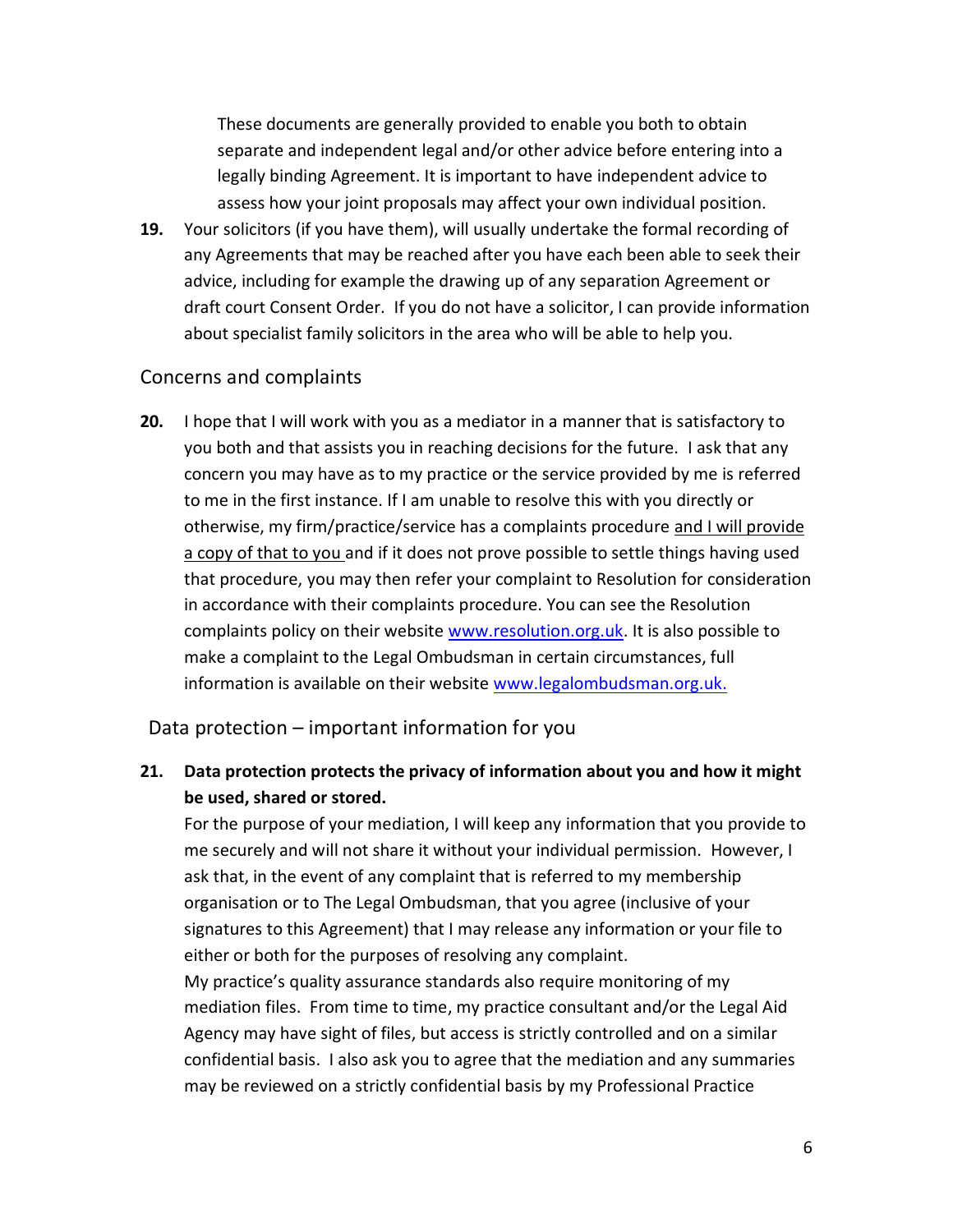# Consultant/Supervisor **and that anonymised details about your case may be used for training purposes.**

I ask that you also accept that this includes me retaining and storing information for as long as is necessary in connection with this Agreement and your mediation. I may also keep data for research and statistical purposes but on the understanding that if used any information or details about you have been removed so that you cannot be personally identified.

## Professional development

**22.** I operate a learning and professional development practice. From time to time colleagues may work with me for the purposes of their own professional development and/or my own (this would be at no extra cost to you). If you would prefer that your mediation does not involve my colleague/s, then please let me know. I will not involve another person without your joint Agreement.

## Ending a mediation process

- **23.** Under the Code of Practice to which I am guided, I will be concerned to ensure that each of you enter into the mediation process able to discuss and plan freely together and without risk of threat or harm. I ask that you inform me if there are concerns for you about your ability to negotiate freely.
- **24.** Either of you may end the mediation at any stage. I may also end the mediation if I do not think it appropriate or helpful to continue. In either such event, I will provide information as to other options available to you.

## Mediation fees

- **25.** My fees, which may be paid at the end of each session or as otherwise arranged, are £100 + VAT per hour, per client. As mediation meetings are usually 90 minutes, the cost for each of you per meeting is £180. Fees can be shared between you in any way you may agree. Depending on the issues, 3 to 5 sessions of 90 minutes each are usually required, but more or less may be needed. Once you have arranged dates for future mediation sessions, if these are cancelled, a cancellation charge may be required.
- **26.** The hourly rate also applies for any work that may be required between sessions for example in drafting documents or in reviewing financial disclosure but I do not normally charge separately for routine telephone calls or letters. Depending on the degree of complexity, it usually takes around 2 hours to prepare mediation